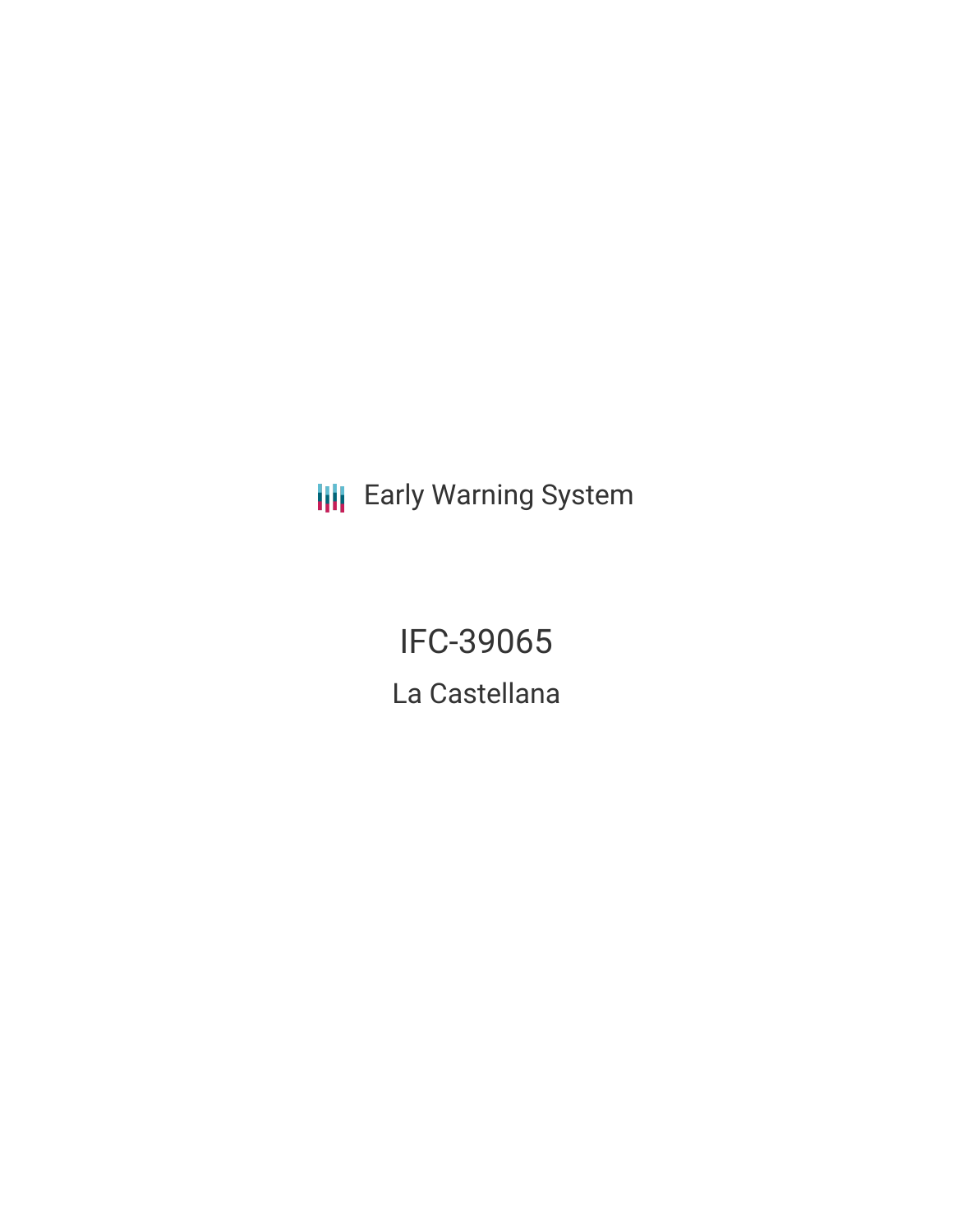

# **Quick Facts**

| <b>Countries</b>              | Argentina                               |
|-------------------------------|-----------------------------------------|
| <b>Specific Location</b>      | Department of Villarino                 |
| <b>Financial Institutions</b> | International Finance Corporation (IFC) |
| <b>Status</b>                 | Approved                                |
| <b>Bank Risk Rating</b>       |                                         |
| <b>Borrower</b>               | CP LA CASTELLANA, S.A.U.                |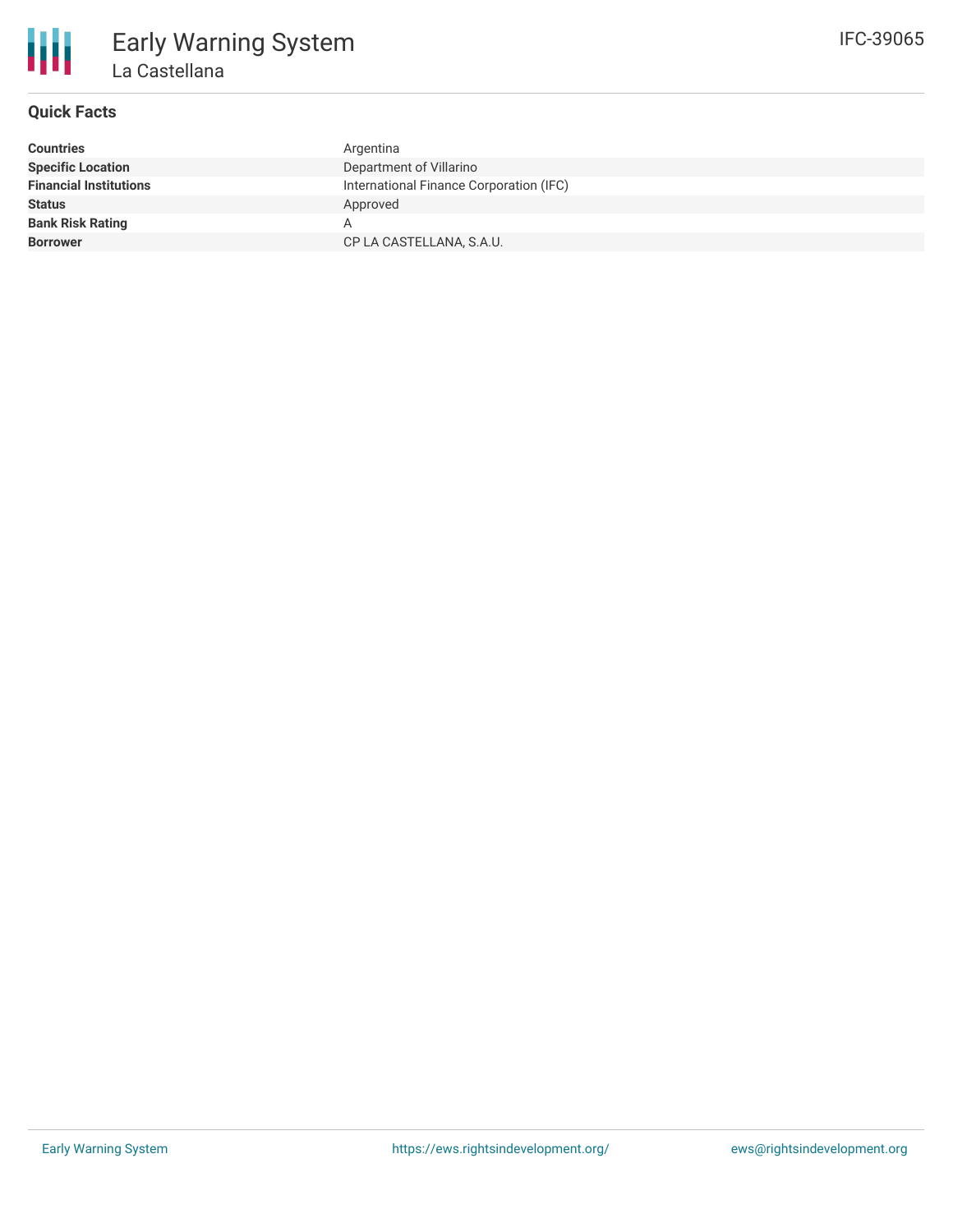

## **Project Description**

La Castellana wind power project (the "Project") includes the construction and operation of a 100.8MW wind power plant, a transformation substation and a 37 kilometer transmission line connecting the plant and substation to the national Argentine grid. The Project is located in the department of Villarino, near the city Bahia Blanca, within the Buenos Aires Province, Argentina. The Project will use 32 Acciona Windpower AW125/3.15MW wind turbine generators (WTGs), each one linked to the on-site 33kV collector switchgear. The voltage will then be stepped up to a transmission voltage of 132kV at the on-site Project substation and will be evacuated through the Project transmission line which will finally connect to the Chañares substation.

This is one of the first projects awarded under Renovar, the renewable energy program of the Republic of Argentina, which aims to increase the participation of renewable energy in the country's energy matrix to 8% by the end of 2017, and progressively up to 20% by the end of 2025.

Electricity generated by the project will be sold under a single 20-year Power Purchase Agreement (PPA) between the company and the buyer, Compania Administradora del Mercado Mayorista Electrico Sociedad Anonima (CAMMESA). Construction is expected to begin in April 2017. Key contractors include Constructora Sudamericana for civil engineering works, Distrocuyo for electrical engineering works and Nordex-Acciona as the operations and maintenance (O&M) contractor. The project is awaiting the last permits to be able to commence construction.

The project area is approximately 1,500 ha in size and characterized by open grasslands with small shrub woodland. Lands are being leased for a period of 20 years. The total permanent footprint of the project will be  $1$  - 2% of the project area, including all ancillary facilities. The 32 WTG's will have a height of 87.5 m and 125 m rotor diameter. The power generated by each WTG will be linked to an on-site 33 kV aerial collector switchgear. The voltage will be stepped up to the transmission voltage of 132 kV at the substation to be built on site and will be evacuated through a 37 km high-voltage transmission line that will connect to the existing Chañares substation. Eight of the 32 turbines are located within the outer limits of a key biodiversity area for an important bird area (IBA). The total project footprint within the IBA represents approximately 0.1% of the total IBA area. There are no human settlements in the vicinity of the project, though lease agreements will be needed with 20 landowners of the easement for the transmission line right of way (RoW). The project has good connectivity by road from the port of Bahia Blanca on national routes 35 and 33, leading into the project site on 14 km's of tertiary road through agricultural lands. The small road will require improvements to enable the ingress and egress of equipment, materials, machinery and workers. The project will not have work camps during the construction phase. A local hiring policy will give preference to the local workforce, benefiting the local economy

#### Overview of IFC's Scope of Review

The due diligence process for La Castellana involved: (i) a desktop review of available project information, including but not limited to the environmental and social impact assessment (ESIA), government approvals, the company's corporate environmental and social management system, and available scientific data on biodiversity in the region of the IBA, (ii) a 10 day rapid bird assessment at the project site carried out in November 2016 by two national renowned bird and wind experts commissioned by the company to lead the biodiversity review on the project; (iii) an appraisal visit together with IIC in December 2016, (iv) meetings with environmental regulatory authorities at the federal and provincial level; (v) consultations with locally affected persons in the vicinity of the project area; (vi) and a further site visit in January 2017 by the IFC environmental and social specialist.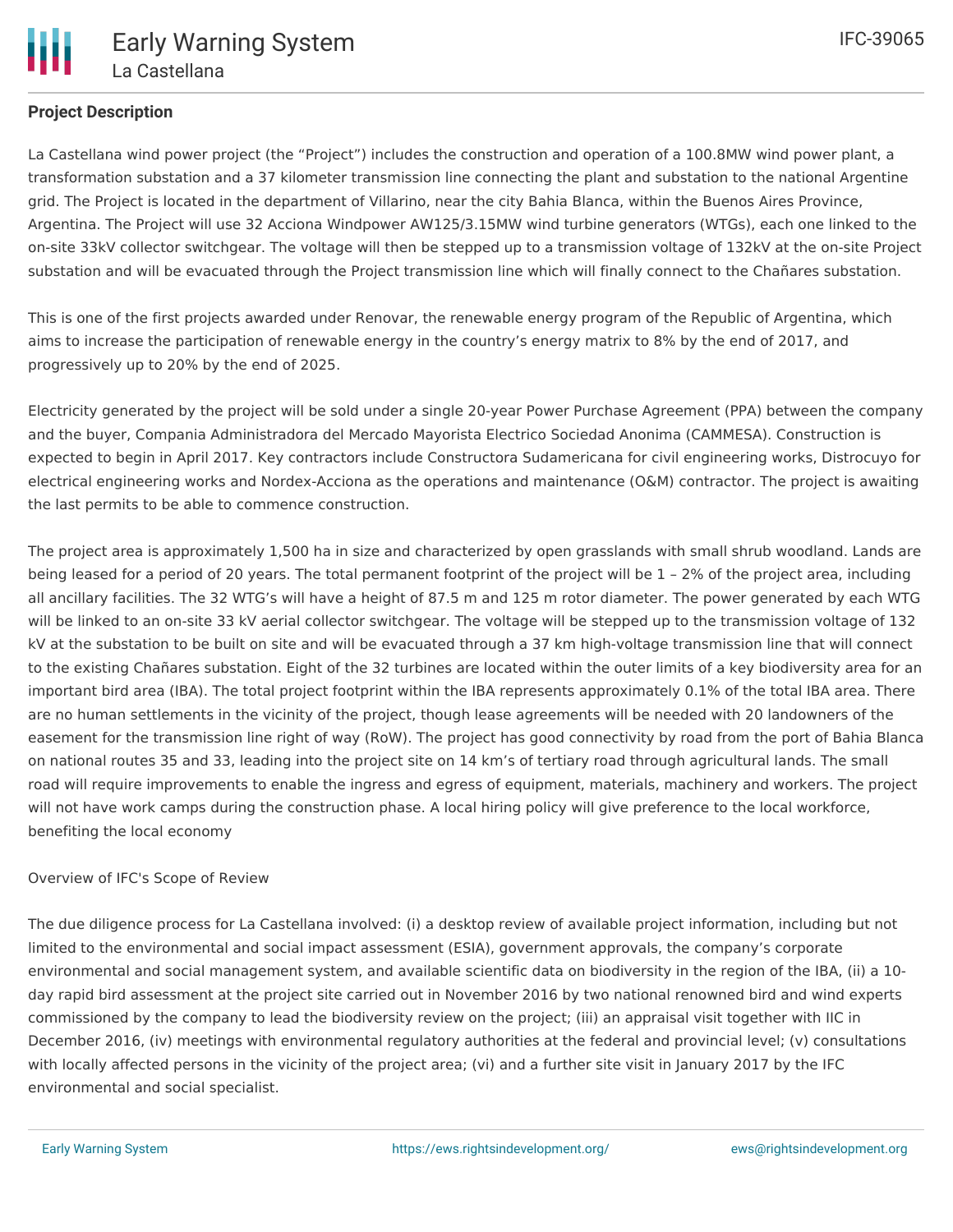#### **Investment Description**

• International Finance Corporation (IFC)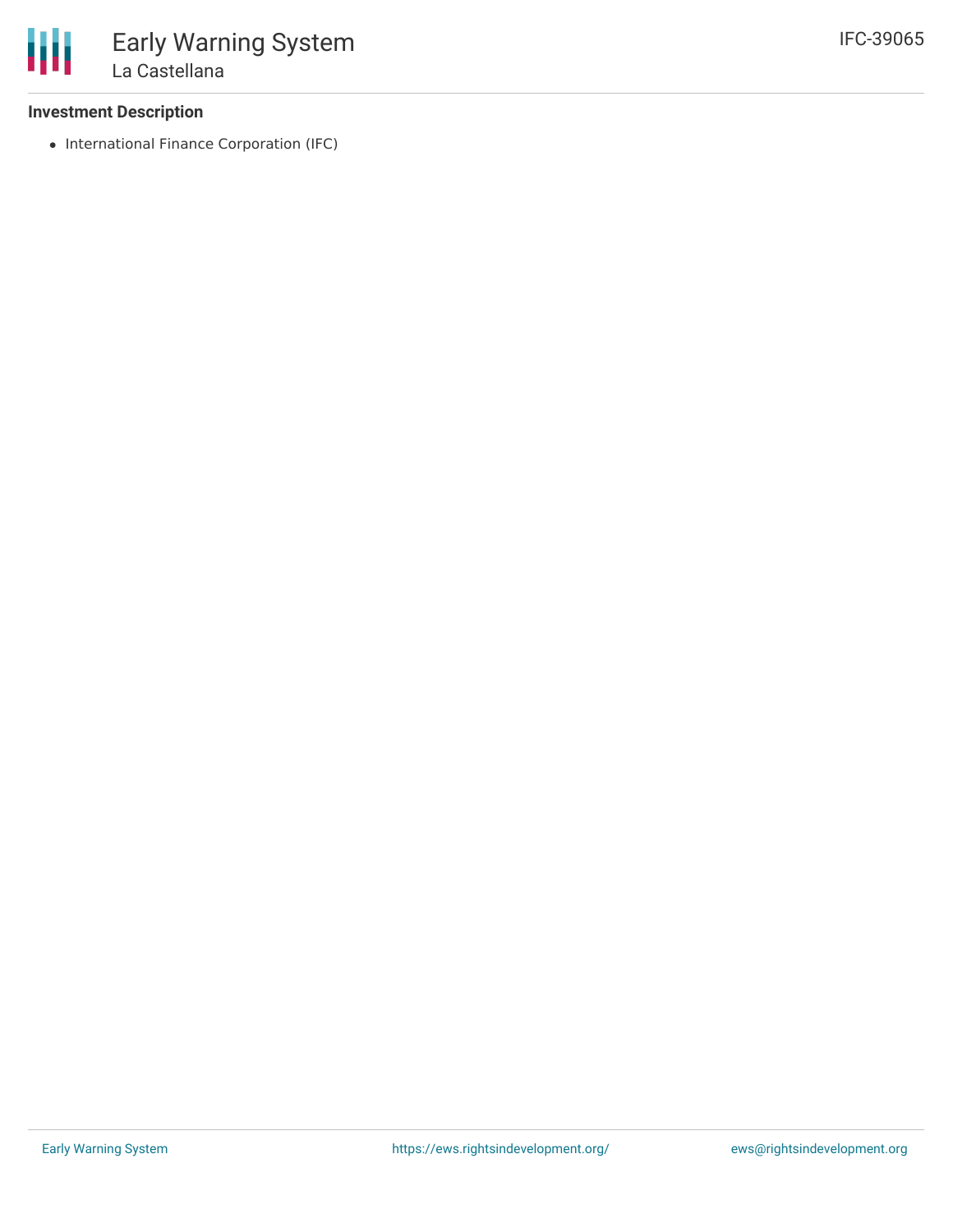

### **Contact Information**

ACCOUNTABILITY MECHANISM OF IFC

The Compliance Advisor Ombudsman (CAO) is the independent complaint mechanism and fact-finding body for people who believe they are likely to be, or have been, adversely affected by an IFC or MIGA- financed project. If you submit a complaint to the CAO, they may assist you in resolving a dispute with the company and/or investigate to assess whether the IFC is following its own policies and procedures for preventing harm to people or the environment. If you want to submit a complaint electronically, you can email the CAO at CAO@worldbankgroup.org. You can learn more about the CAO and how to file a complaint at http://www.cao-ombudsman.org/